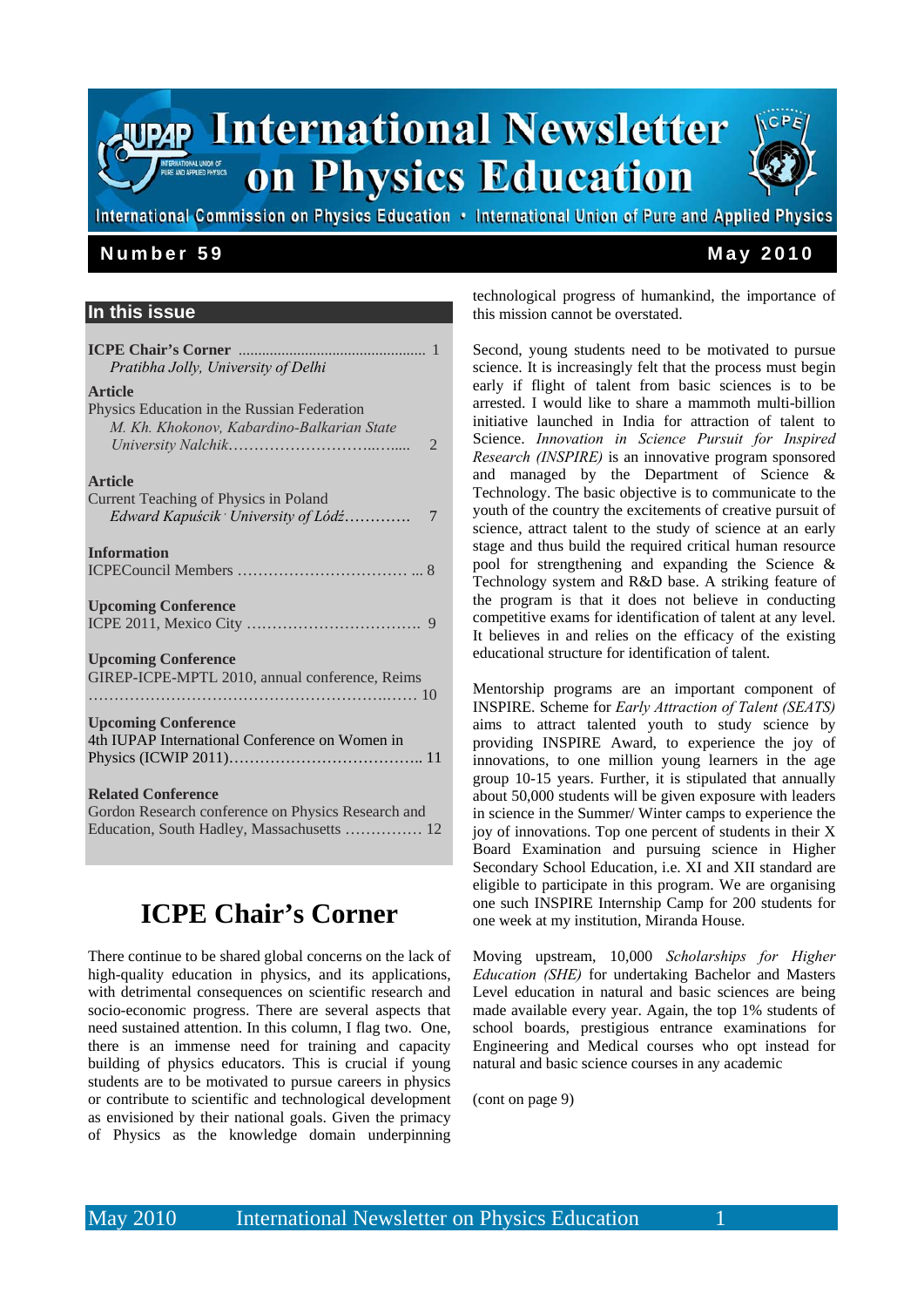# *Physics Education in the Russian Federation*

*M.Kh.Khokonov, Kabardino-Balkarian State University, Nalchik, 360004, Russian Federation* 

*This article is a slightly shortened version of a more complete paper, which may be read on the web site:*  **http://web.phys.ksu.edu/icpe/newsletters/n59\_supplement.pdf**

*In the interest of fitting this paper into this newsletter, all tables, appendices and references have been excised from the article as it appears here. The reader is invited to refer to this web site for this extra information.* 

A former president of the Russian Federation (RF), Mr V.V.Putin, in his speech at VII-th Congress of university rectors of RF, pointed out that

"the high quality of education in Russian Federation is one of the few factors making us a part of leading countries in the world".

First of all, the president meant the mathematical and natural scientific education (physics, chemistry, biology). It follows from the report of the rector of Moscow State university professor Victor Sadovnichij, that about 100 000 young specialists in Russia are leaving their country annually, getting jobs mainly in Europe and the United States. Most of them are physicists who have got free education in the institutes and universities of RF.

Physics education in the Russian Federation is based on the education system of the former Soviet Union. It is different from that of the United States or Europe. A typical educational trajectory of the individual person in Russia starts in General School when a child gets to seven years old and continues for ten years until the pupil reaches seventeen. General school in Russia combines American or European elementary school, high school and junior high school. At 17 an adolescent finishes general school and can enter university (higher education) or college (secondary specialised education).

The concepts of bachelor and master did not exist in the Soviet education system. Higher education in that system could be obtained after the period of five year's study. A corresponding diploma certifies that the owner gained a qualification in the particular field (physics, chemistry, applied mathematics, philology *etc*.). Such graduates are called *specialists*. Here one must distinguish between the specialty and specialisation. Any field of knowledge has a set of corresponding specialties, denoted by the particular code number: 010400–Physics, 010100–Mathematics, 011000–Chemistry, 040100–Medicine, *etc*. Each specialty may include several specialisations.

In the beginning of 1990s, the Russian education system took a turn towards the international educational space. Since that time the concepts of bachelor and master became a part of Russian higher education. The traditional Soviet system assumes five long years of study and is called *education over the specialty*. We will call it the SU system. In contrast

with SU system, the international system assumes four or six academic years for the bachelor and master respectively. In Russia this system is called the *educational direction*, or the ED system.

At the present time Russian higher education has three different forms:

- Bachelor's degree (ED system, 4 year's study);
- Master's degree (ED system, 6 year's study, including 4 bachelor years); and
- specialist (SU system, 5 year's study).

In contrast with the first two, specialists do not receive a degree, but a qualification. The principal difference between the concepts of "bachelors" and "specialists" is that the bachelors get a broader spread of knowledge, but which, however, is not so deep. In contrast, specialists receive deeper but more specialised education within some particular branch of studying specialty. On the other hand the masters get broader and, at the same time, deeper education, comparing with that of specialists.

These three educational levels, two of which represent the ED system and one which represents the SU system, are sometimes called in RF the *1st level* (bachelor), *2nd level* (specialist) and the *3rd level* (master) of higher education. Students may get a bachelor's degree at the age of 21, a specialist diploma at 22 and the master's degree at 23.



*The State University of Kabardino-Balkarian where the author is head of the Theoretical Physics Department*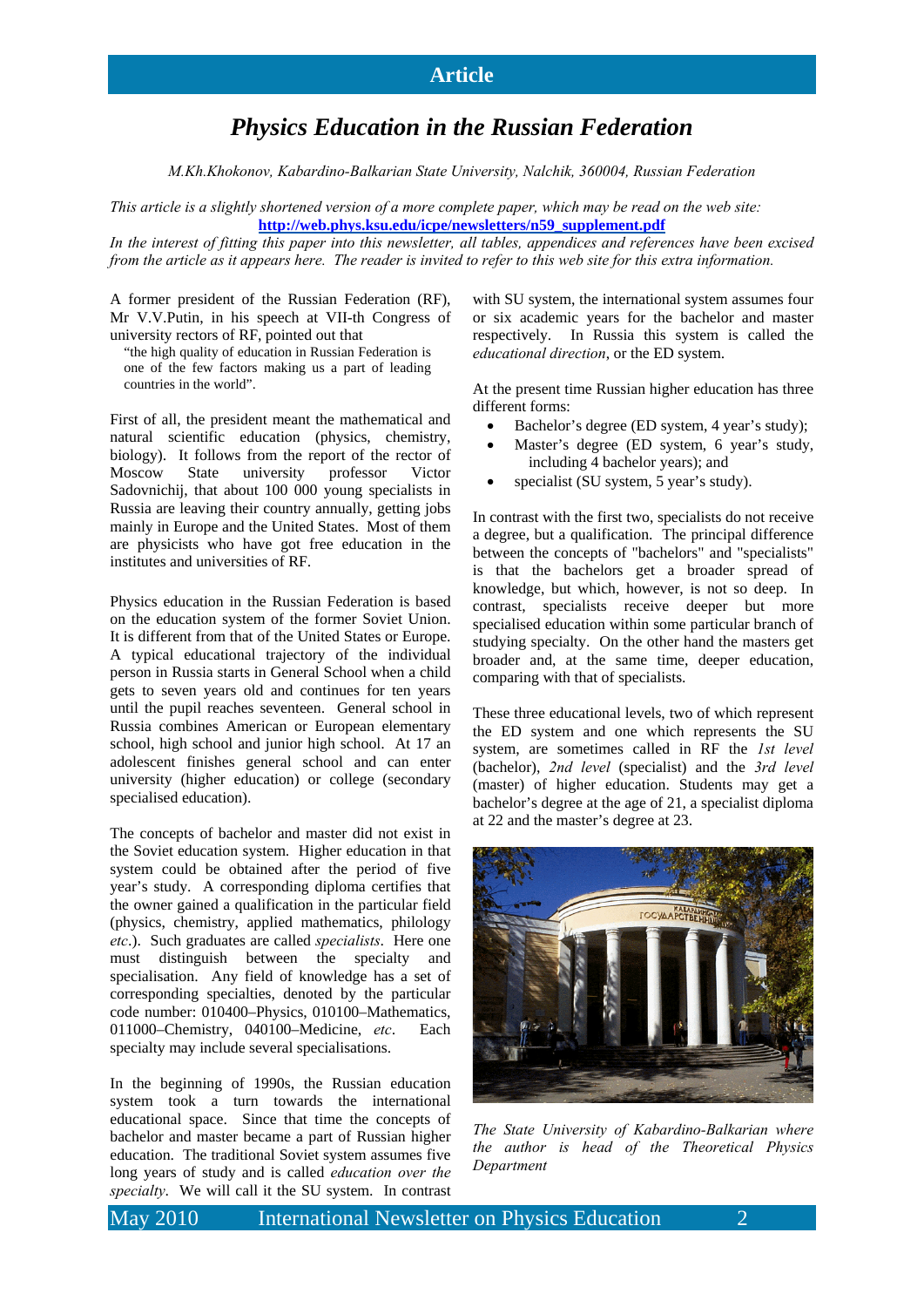## **Article**

As a rule, in RF, nearly all of the students having a bachelor's degree continue their education in magistracy. Nowadays 530 specialties and educational directions make up the higher education in the Russian Federation [3]. There are about 900 educational institutions in RF, providing higher education for 3 million students.

The problems with physics education in Russia have been discussed in detail at the first Congress of Physics Teachers of RF "Physics Education in the XXI century" in June 2000. That was the first time in Russia that physics teachers at general, specialised and higher educational levels had been gathered together to determine a common program of development of physics education. It was noted by many participants that negative trends in the Russian education system appeared just after the collapse of the Soviet Union. The number of physics hours in the schools was reduced and physics education became less fundamental. Although it was pointed out that physics was the basis of the successful development and defensibility of any country pretending to a leading role in the world. The role of physics education in the general school for forming the correct world outlook of pupils was also emphasised.

Some important aspects of natural science education, including physics, have recently been discussed at the First and the Second International Congresses "Universities and Society" in Moscow.



*The Elbrus mountain, which is a symbol of the Kabardino-Balkarian republic, and the highest peak in Europe.* 

## **Physics in the general school.**

Physics in the general schools starts at the 7th grade when a pupil reaches 13 years old and continues for five subsequent years. Up to 9th grade all pupils, independent of their individual abilities, study the same program. The last two grades are specialised, *i.e.* the pupil can choose a class according to his or her abilities: physics and mathematical class, philological class, *etc*. The basic textbooks in physics, however, are the same, independent of specialisation. These books are written in such a way that they present

different levels of material simultaneously. It means that pupils studying social science, for example, use the same physics textbooks as those studying in physics classes.

Besides the basic physics textbooks there are many others written by different authors with various degrees of complexity. In the present paper we shall consider only the basic general school textbooks recommended by the Russian Ministry of Education and Science (RME). Also recommended are books of physics problems. The most commonly used text book, containing the large number of problems with different levels of complexity, is that by Rimkevich A.

The numbers of academic hours per week for physics in an ordinary general school are: 2 hours at 7th and 8th grades, 2-3 hours at 9th grade and 2 hours at 10th and 11th grades. For classes with physics and mathematics specialisation, the number of hours per week can be 5-6 or even more (in 10th and 11th grades). Many universities and institutes in RF begin training the pupils in the general schools to make them future students. Usually such schools have special classes taught at the 10th and 11th grade.

According to the new educational system, which is now being introduced in the Russian general schools, the physics programs for 7th–9th grades are assumed to be common programs for all the pupils independent of their future specialisation. Physics is considered as a science, which develops facility in critical thinking, reasoned argumentation and true understanding of the nature phenomena.

## **Physics in the higher education system**

High education system in RF has some general rules. Any specialty or educational direction is governed by the corresponding Educational and Methodical Council (EMC), which, in collaboration with Russian Ministry of Education and Science, develops the basic document, defining the educational process on particular specialty (or educational direction). This document is called the State Standard of High Professional Education (SSHPE), or simply the educational Standard. Standards are confirmed by the Ministry of Education and Science of RF. The first generation SSHPEs were established in Russian education in 1994. Since the year 2000 the second generation is in process.

Any SSHPE contains the following items:

- 1) general features of the given specialty (or ED);
- 2) requirements for applicants who have chosen the given specialty (or ED);
- 3) general requirements for the educational program;
- 4) requirements for an obligatory minimum of the contents of the given education program;
- 5) duration of the educational process;
- 6) requirements for the conditions of realisation of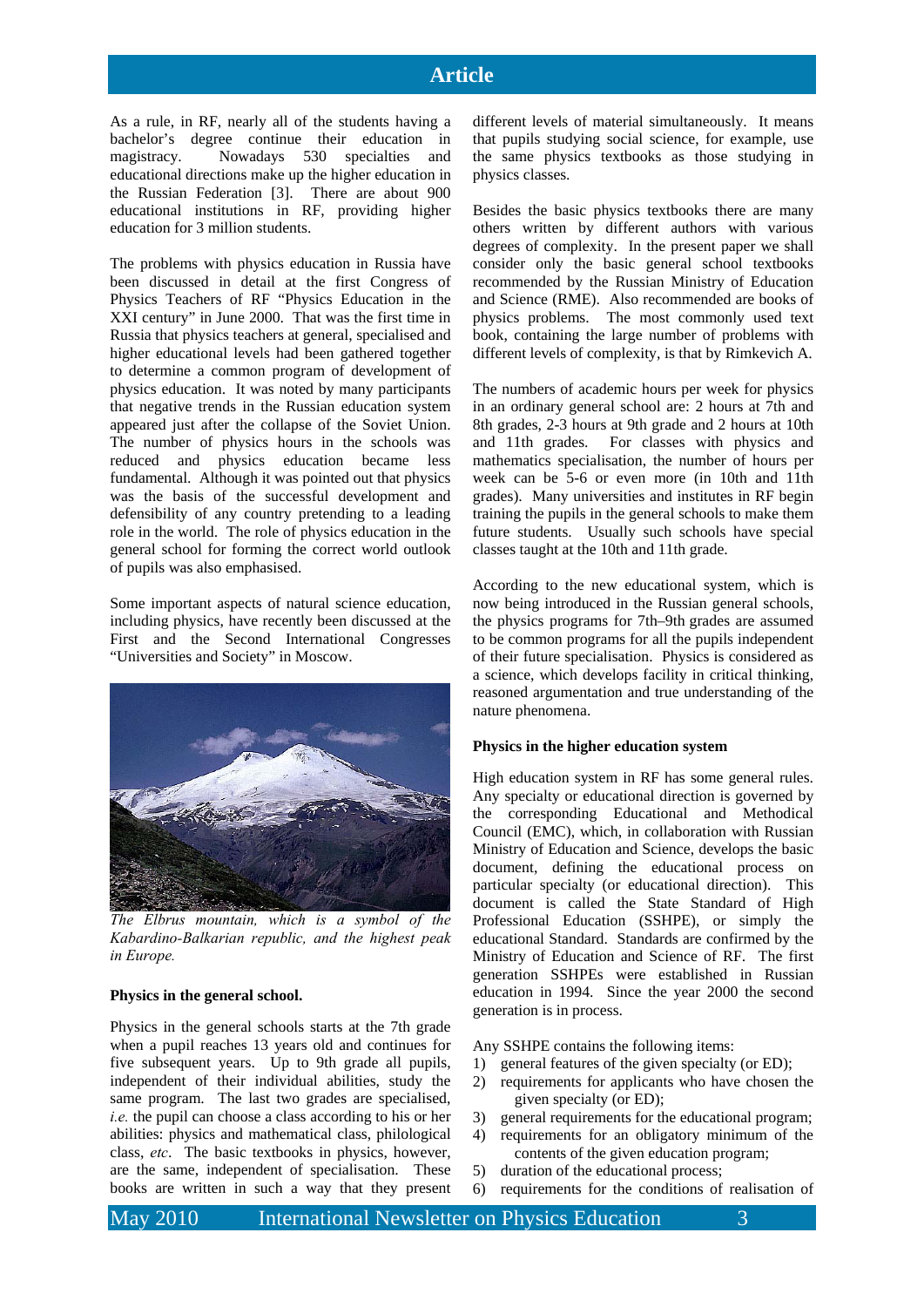the given educational program (including the qualification of the teaching staff); and

7) requirements for the final examination of the graduate (final certification). The final examination includes the state examinations and the defense of the graduation work (the bachelor, specialist or master thesis).

The curriculum is developed by the teaching departments of the universities or institutes, mainly in agreement with the items 4) and 5) given above. The amount of studying time is measured in terms of the academic hours and weeks. It is assumed that students should not study for more than 54 hours per week, *i.e.* 9 hours per working day. The number of class hours should not exceed 36 per week. The hours that a student spends in the classroom are called the *auditorium hours*, whereas the time during which a student studies by himself or herself is measured through *self-training hours*. The Standards of most specialties (and EDs) restrict the amount of auditorium hours to 27 per week. The hours of sport exercises (physical culture) and optional disciplines are not included in this 27-hour limit. But, as an exception, the physics Standards permit a 32 auditorium hour limit. This is because of the large number of laboratory classes in the physics curriculum. Unfortunately, the physics educational Standards of the third generation, which have recently been approved by EMC-physics [14], do not contain any such 32-hour requirements. In practice this means that specifics of physics education will no longer be taken into account by the university officials defining the teaching curriculum.

The EMC in physics is located in the Moscow State university, and is briefly called the EMC-Physics. As a rule the deans of the physics departments of the leading universities are members of the EMS presidium. They meet at least twice a year to discuss the current problems of high physics education. The EMS-Physics generates recommendations, rules, new physics educational programs *etc*. for all higher education institutions throughout the country.

#### **Designing the Physics curriculum**

Nowadays ten physics specialties exist in the RF. (For more detail see Appendix 1 of the extended article.) The role of specialisation on the master level is fulfilled by the master programs corresponding to any educational direction. As it has been mentioned above, the educational directions (the ED system) on the bachelor level do not have a specialisation – this fragment can be excluded.

The set of disciplines defined by the SSHPE are divided into five different sections:

- GSE (General humanitarian and social-economic disciplines, 1800 hours);
- NS (General mathematical and natural science disciplines, 3440 hours);
- GPD (General professional disciplines, 1310 hours).
- DS (Disciplines of specialisation, 1532 hours);
- OC (Optional courses, 450 hours).

The number of auditorium hours is proportional to the cost of the giving the educational program. The total staff of universities in RF depends on the number of students in the ratio 1:10, although the material of the individual specialty (or ED) depends on the number of auditorium hours.

Each of five sections contains a federal disciplines and a regional component. The latter is formed by the individual department according to its educational traditions *etc*. The department decides the elective courses for each section. The Standard does not define the number of hours for all the disciplines; this is up to the universities, who can vary the number of hours for each section within the limit of 10%.

It is not necessary to include all the disciplines of the GSE section into the curriculum. The only obligatory courses from this section are: the foreign language; physical culture (athletics, sport); the state history and philosophy. The university must include all the disciplines of NS and GPD sections.

The DS section is usually divided by the departments into two approximately equal parts: the disciplines listed in DS section and those in a DSL subsection which may contain up to 5–10 disciplines and is formed by the departments according to the specific features of the individual specialisation. The OC section contains the military courses. This is not obligatory for all the students (in the Soviet Union it was obligatory). Usually about only 10-15 percent of the student contingent can get the high military education and receive a commissioned rank (i.e. to become an officer). Usually competition among the students to enter the military department of the university is rather high. A military diploma, together with the physicist diploma, gives more opportunities in getting a job.

For a typical curriculum for specialty 010400– "Physics", the first part is called the schedule of the educational process (SEP). (For further information refer to Appendix 4 of the extended article.) The total educational duration is 260 weeks, which is equivalent to 5 years. It follows from the SEP, for example, that from January 19 to 25 the 1st–4th year students have an examination session, whereas the 5th year students have a professional practice.

The typical curriculum plan (CP, see part 2 in Appendix 4) includes all the disciplines with their volume (in hours) and sequence. There are two types of estimation of the student's knowledge: the examination and the test (sub-examination). The exams have four degrees: excellent, good, fair and bad. The tests have only two possibilities: positive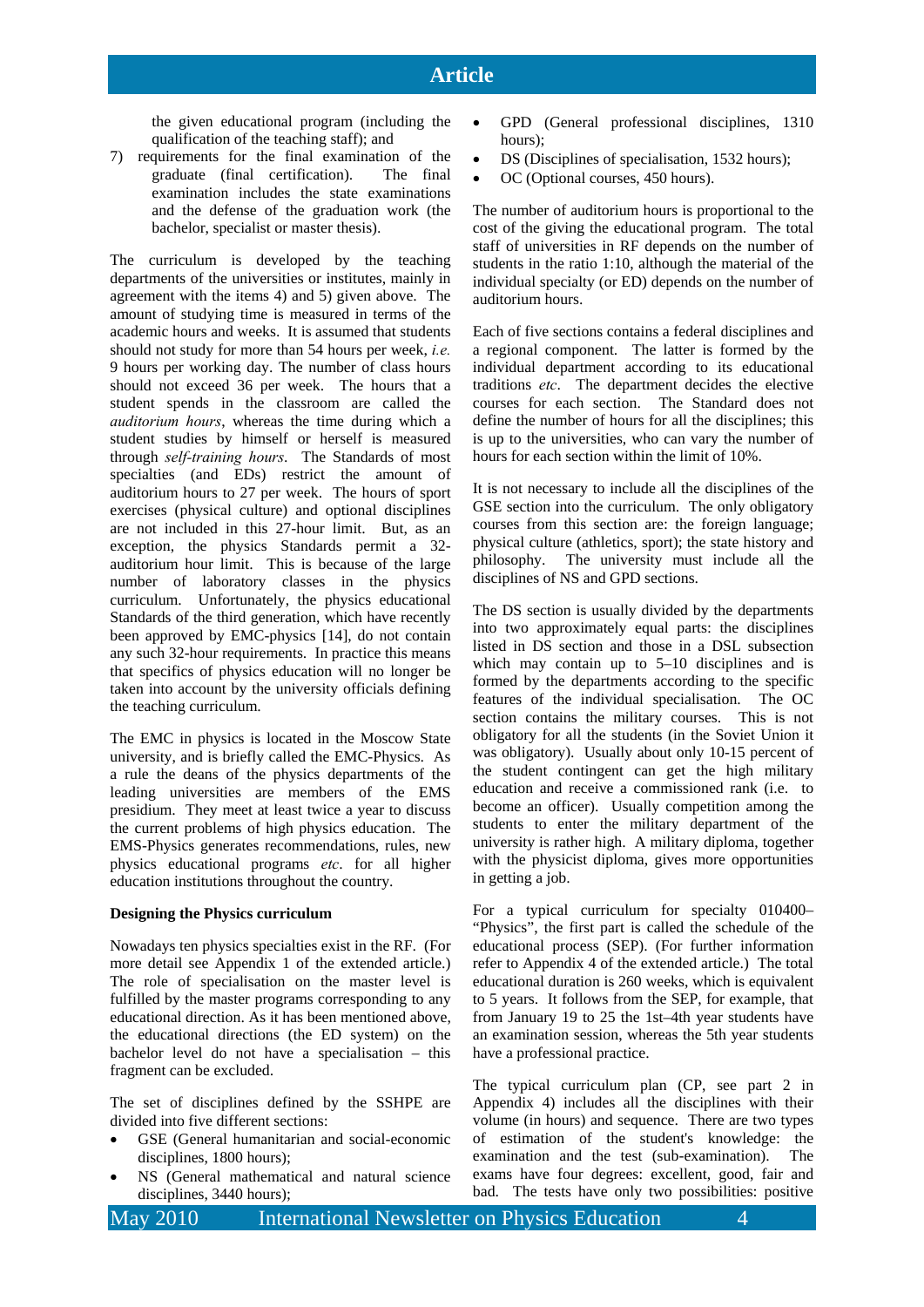and negative. The number of exams and tests in one semester should not be more than 12.

As an example consider quantum theory. This discipline has an exam in the 7th semester and a test in the 6th semester. In the 6th semester the quantum theory has 3 auditorium hours per week whereas in the 7th semester the number of auditorium hours per week is 5. The number of auditorium hours both in the 6th and 7th semesters is 144. We may say also, that number of lecture hours per week on quantum theory is 2 in the 6th semester and 3 in the 7th semester,. Since the number of weeks for theoretical education in the  $6<sup>th</sup>$  and  $7<sup>th</sup>$  semesters is 18, the total number of auditorium hours is  $2x18+3x18=90$ . The total number of auditorium hours which any individual student can have per week is 36 in the 1st –  $6<sup>th</sup>$  semesters, 27 in the 7th semester, 34 and 25 in the 8th and 9th semesters correspondingly. This number never exceeds 36. Note: the concept of the credit hours does not exist in the present Russian education system.

#### **Master's programs**

Master programs are parts of ED-system. Anyone having a bachelor diploma can enter the magistracy by competitive examinations and obtain a master degree within the period of two years (104 weeks).

The master State Educational Standard provides the following disciplines, which are the same for all physics master programs: the modern problems of physics; the history and methodology of physics; the philosophical problems of natural sciences; the professionally oriented foreign language; computer technologies in education and science; the national and regional component and elective courses. These disciplines form a federal component of the master program and take 1100 hours. The special disciplines take 800 hours and are not defined by the Standard. Each university forms the set of these disciplines according to its scientific schools and traditions, but in agreement with the chosen master program. The theoretical education, therefore, takes 1900 hours and continues for 41 weeks. Examination sessions and holidays take 7 and 12 weeks correspondingly; the scientific and pedagogic practice take 15 and 5 weeks correspondingly; working on the graduate thesis (dissertation) takes 20 weeks and vacation takes 4 weeks. It is evident, therefore, that scientific research is important and large part of the master education program. The final graduate certification consists of state examination and defence of the graduate thesis.

## **Additional qualification**

The programs of high SU-education considered in the previous chapter provide the basic qualification (see the last column in Appendix 1). The students can get the so called additional qualification, which is not obligatory. As is follows from the CP shown in the Appendix 4, the week's number of auditorium hours in

the 7-9th semesters is less than 36, therefore there is possibility to fill the curriculum by some additional educational program, parallel with the basic one, shown in Appendix 4. The most popular additional education program gives an additional qualification called "The teacher". A student who graduates with such qualification receives an additional diploma, which permits to work as a teacher of physics. Some other additional qualifications are possible: "The translator of the scientific and technical literature", "The physicist-criminalist", etc.

The total amount of hours for additional qualification is equal to 1400. For teachers the corresponding curriculum includes the following disciplines: psychology and pedagogics; age-related pedagogical psychology; the theory of education and bringing up; new informational technologies in education; and special disciplines. The set of special disciplines depends on the basic qualification. For physicists the special disciplines are following: the history and methodology of physics; the principles of physics teaching; scientific basis of school physics teaching; school physics laboratories and one or two elective courses. Usually the additional qualification starts at 5th -7th semesters. In some universities the additional education is not free of charge.

The additional education in the ED-system can be obtained only in the magistracy within the limit of 1080 hours above the basic educational program. The most popular additional program for masters is "The high education teacher".

#### **Educational Standards of 3-d generation**

The new generation of State Standards of Physics High Professional Education of Russian Federation has recently been approved by the EMC-physics. The basic idea of the 3-d generation Standards is integration of the Russian education system with that of European Community. Requirements for an obligatory minimum of the contents of the education programs are not included into the 3-d generation Standards. Instead, these Standards are based on the competencies. The basic features of the new Standard, however, are in principal the same as those outlined above. The concept of specialist will not exist any more, so there will remain only two high-educational levels: bachelors and masters. Instead of "auditorium hours", "credit hours" will be in use.

The Standards of 3-d generation have been criticised by some human rights organisations and leaders of some national republics of Russian Federation [16] because of the absence of the regional component in education. From their point of view the new Standard is not in line with global standards of education, which should provide preserving the national culture of any ethnic group in Russian Federation.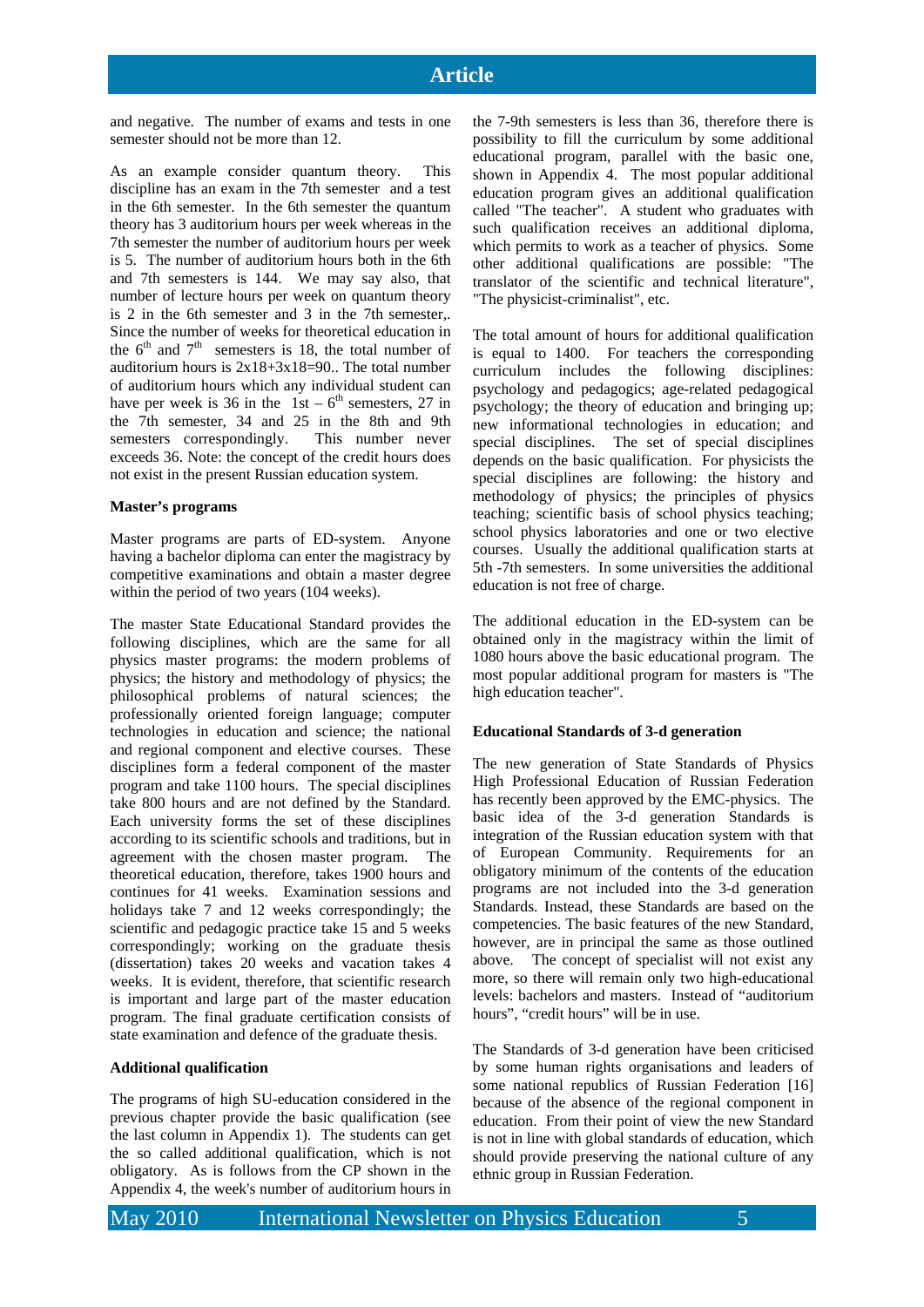#### **Conclusion**

Professor E. de Wolf impartially pointed out that

 "Russian physics was not different from Western physics. Their poor realisations were due to lack of competition, and that caused the collapse of their system".

The Russian education system as a whole is now at the crossroads. What is the correct way? Many university professors, scientists and education specialists are very distrustful to the changes towards the European and American systems. Isn't it better to keep the well organised Soviet system?

As it has been mentioned above, tuition in RF is free of charge. Nowadays, however, the parallel system of commercial education also exists. The same university (or institute) can provide both charge free education and commercial education, but the number of commercial students should not exceed 25 percent of the total student contingent. Usually physics departments have only few commercial students, in contrast with the departments of medicine, economics or jurisprudence.

The charge-free education creates many problems. The salary of the university teachers is very modest and is much lower than that of the Soviet period. The average quality of education has fallen down, although a number of elite universities exist with very high educational levels. Government can cover only about 50 percent of the real needs of the universities. It is not declared officially, but in some sense the charge free education is the price the federal government pay for the general stability in the country. Under the bad economical conditions, the charge free high education keeps 3 million young people out from the streets. Due to the internal and external "leakage of brains" the number of scientists in RF has been reduced for the last 12 years by a factor of 4-5 and amounts today to about 600-700 thousand [18]. It has been pointed out by many authors, that the only way to preserve the high level of physics education is to keep its fundamental basis. Taking into account all the negative social and economical factors accompanying the physics education in RF, one may conclude, that education is still functioning properly due to the wellconstructed system, which permits one to overcome these negative factors.

Some negative trends in physics education are international. Professor Martin Huber, the President-Elect of the European Physical Society, has recently pointed out, that

"In some European countries the number of physics students has reached dangerously low level; there, physics students aren't even numerous enough to replace today's physics teachers when they retire".

Therefore, the future of our discipline is in jeopardy [20]. To avoid such negative trends some regions of RF are working out their regional educational programs. The Kabardino-Balkarian republic of RF has created the regional "Concept of physics education in general schools", which is, of course, in agreement with federal standards. The concept has been in process since 1996 and today its positive role is evident.

The last decade has created new serious problems in the Russian education system. Formally the Russian officials declare the successful process in the way towards integration with European educational system (in RF this is called the *Bologna Process*). In reality, however, negative undemocratic processes in society have brought about reinforcement of authoritarian trends in the education system both at the Federal level and in the particular Educational Institutions. As a result, corruption in education has achieved a critical level. The role of advanced scientists in the education process has become quite small, whereas all the important decisions concerning the education process are taken by bureaucrats. The hidden motivations of many of such decisions are the criminal redistribution of funds.

One may very often face a situation when the advanced scientists with world-known publications have no grants, whereas those who are not known by scientific community receive huge amount of funds coming mainly from Russian Ministry of Education and Science. Corruption in this sphere is functioning by means of the so-called *otkats* ("rolling back") *i.e*. the funds are in the hand of some bureaucratic groups supporting only those who provide up to 25 % of the grant amount back to them. The Russian Fund of Basic Research is much less corrupt, but the funds provided by it are very modest. Since 2002 the role of the computer testing in the university physics education has been discussed at the annual meetings of Physics Educational and Methodical Council (EMC). I have also participated in such discussions.

The general opinion of the university physics community is that the computer testing can be a part of the education process, but it can not be the main instrument testing the quality of the physics education. How can the computer testing value the knowledge in theoretical physics, for example? In October 2003 the director of the Testing Center of Professional Education Mr. Vasiliev V.I. was invited to the meeting of the university physics community, where about 50 deans of physics departments of Russian universities participated. Having no reasonable arguments, Mr. Vasiliev simply said

"Federal computer testing will be a reality independently on your decisions".

This is a typical way of solving most of the educational problems in modern Russian Federation. Such situation is in evident contradictions with the European university declarations.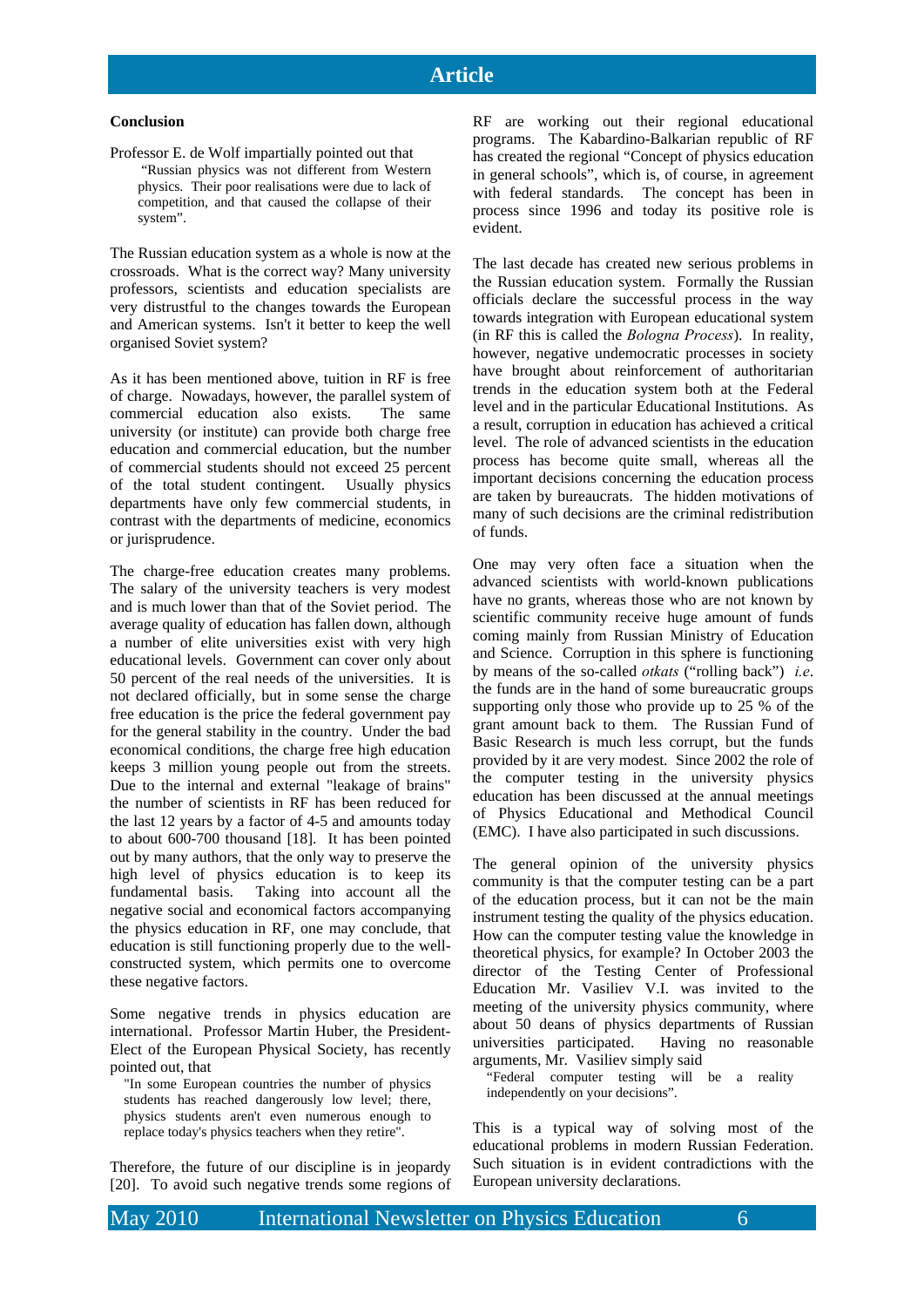## **Article**

# *Current Teaching of Physics in Poland*

*Edward Kapuścik <mailto:Edward.Kapuscik@ifj.edu.pl> Chair of Modeling the Teaching Processes, University of Lódź, Lódź, Poland Editor in Chief, Concepts of Physics*

## **Background**

The school system in Poland consists of three levels of schools: the primary schools, the secondary schools (gymnasia) and high or technical schools. Physics teaching starts at the secondary schools as a part of teaching a natural history. Of course, the teaching is quite superficial and only the rudiments are included. The teaching content is regulated by a special law established by the Education Department (Ministry of Education). Real teaching of physics is carried out only in high schools. As a rule, the teaching is conducted on two levels: basic one and extended.



*The University of Łódź, where the author is Professor of Physics, and heads the Chair of Modeling the Teaching Processes.* 

The main goal of teaching physics is to create an awareness of the existence of physical laws. On the basis of that it is desired to train the pupils in the ability of rational thinking. It is expected that, as a result of learning, pupils will more reasonably react to results of observation and received information. They should be able to judge what is probable and what kind of heard information contradicts the basic laws of Nature. Young people should understand the meaning and the role of physics and other natural sciences in life. They should understand that without physics any technical progress is impossible. So it is desirable to create among the pupils an interest in physics. Teachers should show them how to perform observations and how to verify hypotheses in planned experiments. The educated people should be able to distinguish scientific information from popular nonscientific pseudo-information.

#### **Topics covered**

At the basic level the following topics are included in physics syllabuses:

- 1. Properties of matter.
- 2. The states of matter: solids, liquids and gases. The kinetic model of matter.
- 3. Motion and forces.
- 4. The notion of a point-like bodies.
- 5. The description of rectilinear and uniform motion, its differences from curvilinear motions. Trajectories, speed and acceleration.
- 6. Mechanical interactions and their effects. The notion of mass and gravitational interaction.
- 7. Newton's laws.
- 8. Energy, work and power.
- 9. Conservation laws for momentum, energy and angular momentum.
- 10. Other kinds of energy, the first law of thermodynamics.
- 11. Electricity and magnetism. Electric charges and their interaction.
- 12. Electric and magnetic fields.
- 13. Circuits with steady currents. Kirchoff laws.
- 14. The electromagnetic induction.
- 15. Electromagnetic and acoustic waves and their application to transfer information.
- 16. The structure of atoms.
- 17. Nuclear energy and radiation.
- 18. Solar system and elements of cosmology.

At the extended level the following new elements are added:

- 1. The notion of a reference frame and the description of motion in different reference frames. The relativity principle.
- 2. Periodic motions. The model of harmonic oscillator.
- 3. The relativistic effects in different motions.
- 4. Order and chaos in Nature.
- 5. Reversible and irreversible processes.<br>6. Entropy.
- 
- 6. Entropy.<br>7. Elements 7. Elements of statistical physics with
- application to microscopic models of matter. 8. Light and its propagation. Diffraction and interference.
- 9. Quantum structure of light, the photoelectric effect and laser.
- 10. Matter fields, de Broglie hypothesis.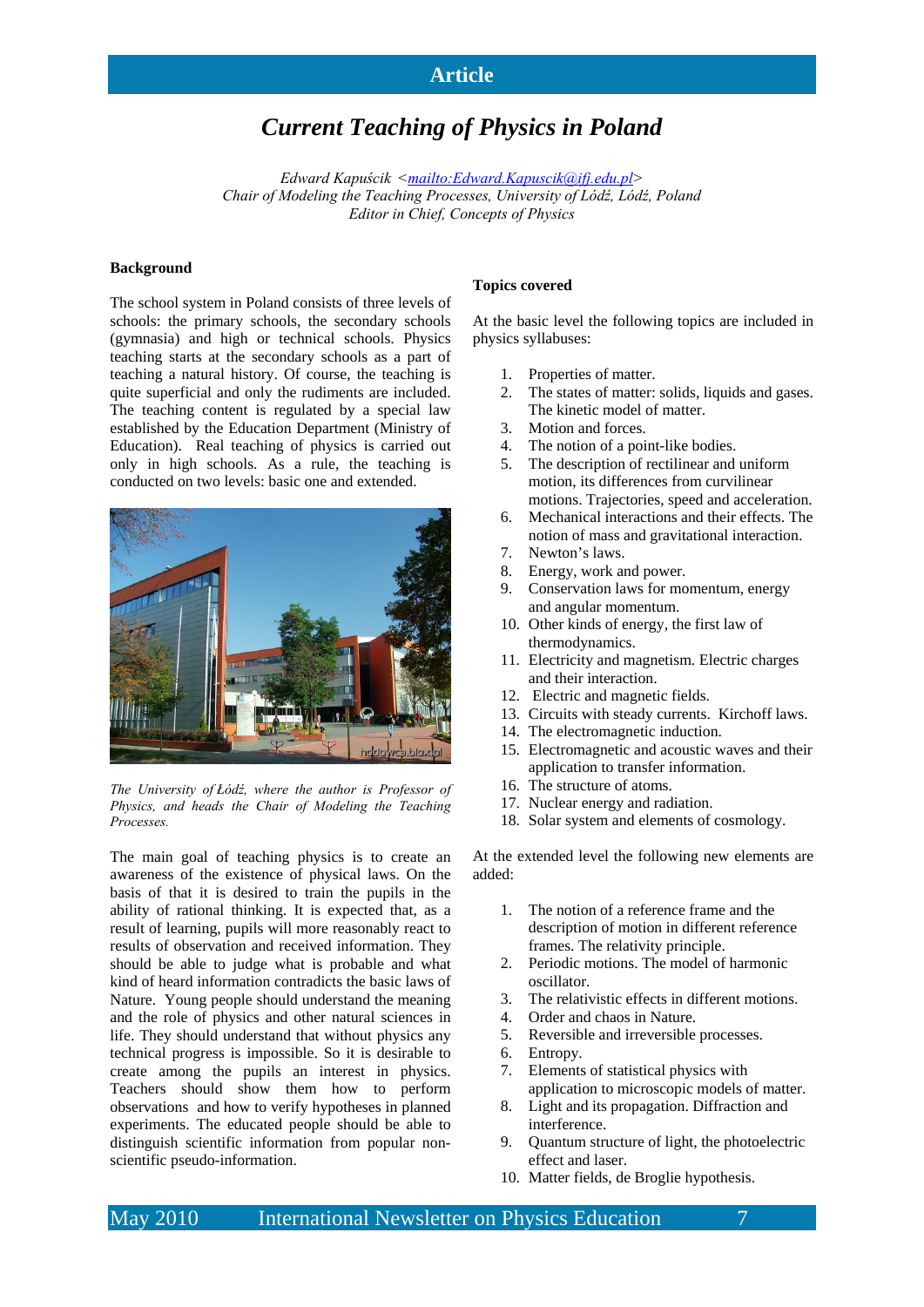- 11. Basic knowledge of principles of electronics, semiconductors, superconductors, diodes and transistors.
- 12. The equivalence of mass and energy. The nuclear energy and nuclear plants.
- 13. The structure of Universe, dark matter and dark energy.
- 14. Physics and philosophy.

It is certainly a very rich program of teaching physics. Unfortunately, the number of classes in schools devoted to learn physics is extremely small. Therefore, there is not enough time to analyse a sufficient number of interesting examples. Many schools do not have good laboratories to perform experiments and exercises. Consequently, it is a common complaint of physics teachers that it is almost impossible to realise the teaching program in the prescribed time on the required level.

## **Other matters**

It must also be pointed out that students are not very much interested in learning physics. The process of lack of interest in learning physics expands in recent years. According to sociological investigations in many schools, physics is classed as the least pleasant subject. This is one of the reasons that such a small number of graduate students of high schools choose

physics as a subject to study at the university. In addition, public television has cut out all popular programs in physics and other natural sciences.

There are no unique textbooks for pupils. On the market some dozen textbooks are available. Practically, all teachers have the right to choose the textbook which they consider the best one for their pupils. They even have the right to write their own textbook, provided they can find a publisher.

Apart from the obligatory program of physics in schools, there are some special competitions organised for gifted pupils. They are called Olympic Games in Physics which have more then a half of a century of tradition (a similar Olympic games are organised also in mathematics, chemistry, astronomy and other topics). There are three levels of the competition. The first level is as a matter of fact a kind of additional homework. Successful pupils are invited to the second level competition, run by university teachers. The best pupils from that level then take part in the final game and the most successful participants are classified as prizewinners. The winners may enter universities without any additional examinations. They also have the opportunity to take part in many international competitions.

# *ICPE Council Members*

The General Assembly of IUPAP held at Japan in October 2008 brought in several new members on board the Commission for a period of three years. The reconstituted commission is:

#### **Officers:**

| <b>Chair:</b>      | Pratibha JOLLY, India      |
|--------------------|----------------------------|
| <b>Vice-Chair:</b> | Robert LAMBOURNE, UK       |
| <b>Secretary:</b>  | Dean ZOLLMAN, USA          |
| <b>Members:</b>    | Elena, SASSI, Italy        |
|                    | Ann-Marie PENDRILL, Sweden |
|                    | Hideo NITTA, Japan         |
|                    | Nianle WU, China           |
|                    | Michael VOLLMER, Germany   |

Dvorak LEOS, Czech Republic Edward KAPUSCIK, Poland Zulma GANGOSO, Argentina Alexandru JIPA, Romania Saalih ALLIE, South Africa Gizaw MENGISTU, Ethiopia

## **Associate Members :**

Minella C ALARCON, UNESCO C. P. CONSTANTINOU, Cyprus Cesar Eduardo MORA LEY, México

Ian D JOHNSTON, Australia The contact addresses of the members are

available at **http://www.iupap.org/commissions/c14/me**

**mbers.html**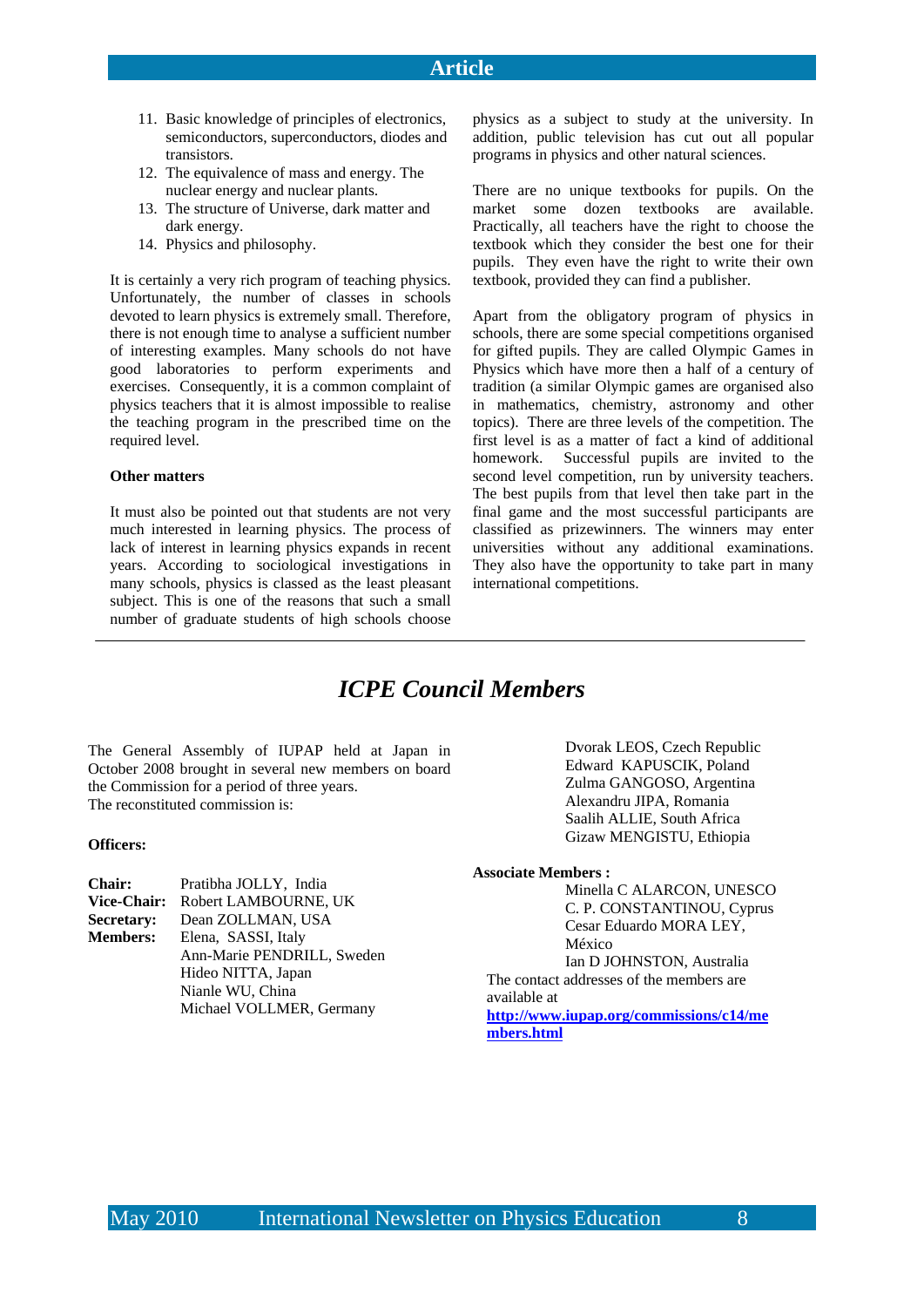## **Upcoming Conferences**



## **ICPE Chair's Corner** *(cont from page 1)*

institute or university leading to graduate and postgraduate degree are eligible for scholarship. Intensive mentoring programmes through summer attachment to performing researchers are planned. Further, the scheme aims to enhance research fellowships for doctoral studies and open up partnerships with private sector for topping the Government's efforts in nurturing talents for research. Finally, up the pyramid, INSPIRE Faculty Awards aims to provide assured

career opportunities to select few that qualify a rigorous international and national peer review on basis of potential for research.

The success of this comprehensive plan rests on the quality of sustained mentoring at all levels. That brings us back to square one: what physics should we teach and how?

> *Pratibha Jolly*  ICPE Chair

May 2010 International Newsletter on Physics Education 9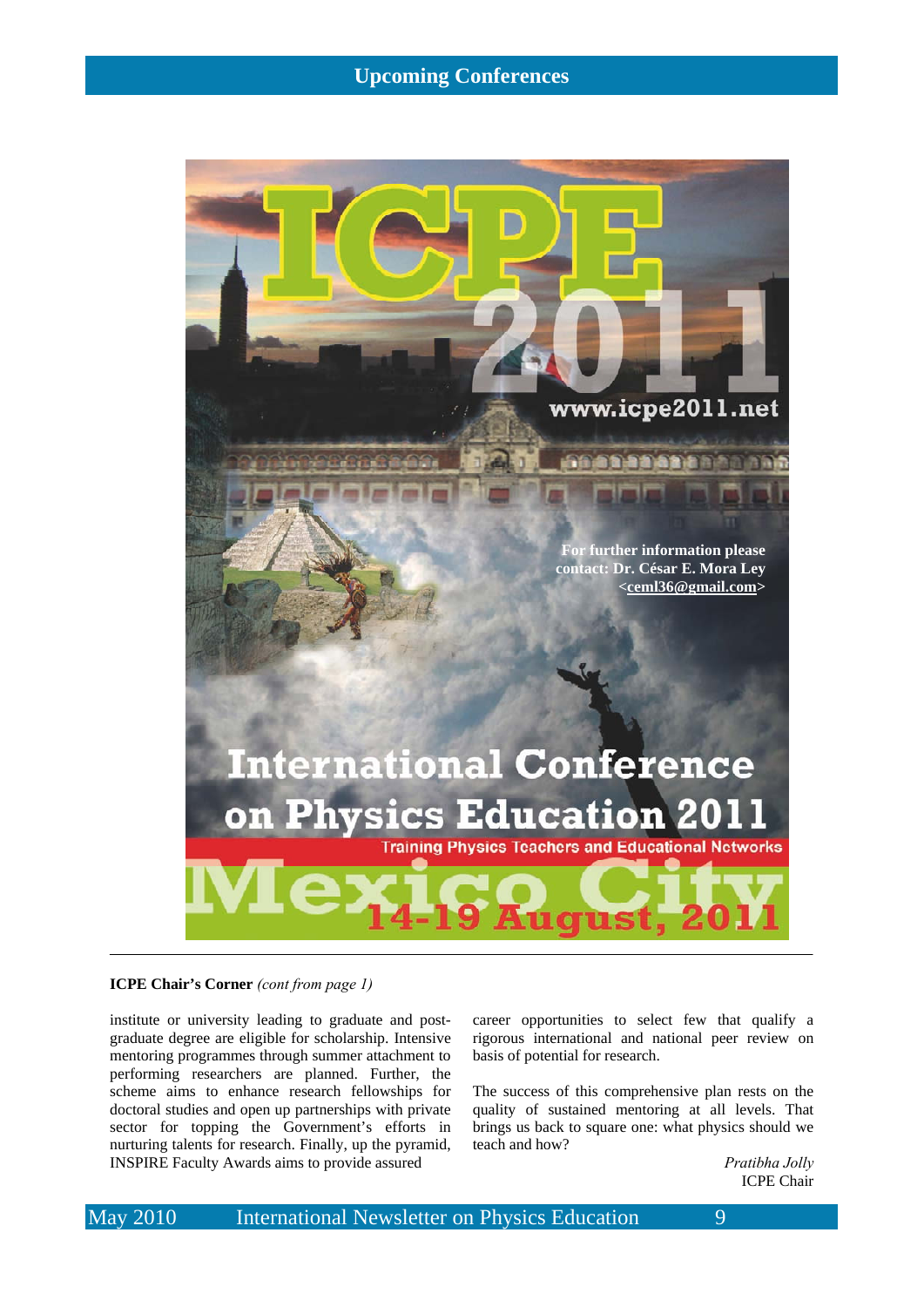## **Upcoming Conferences**



## **GIREP-ICPE-MPTL 2010 Reims International Conference August 22-27, 2010 – Reims, France**

## **Teaching and Learning Physics Today: what challenges? what potential benefits?**

We kindly invite you to participate in the GIREP-ICPE-MPTL International Conference on *Teaching and Learning Physics Today: what challenges? what potential benefits?*, to be held August 22-27, 2010 at the Centre des Congres, Reims.

During the last 15 years, in most countries, the popularity of physics among students has declined. Different universities propose different ways to confront this situation and it seems that some of them have already improved it. We hope that our conference will offer an opportunity for all of us to discuss it in depth and to share our experience in order to move forward in this field.



*Sculpture: Christian Renonciat, "la pierre d'heures", (1992)* 

The Program Committee has already received over 250 abstracts for presentations addressing the following sub themes:

## **PER and Suggestions for Improving Physics Teaching**

- Teacher training (developing teaching competencies, etc.)
- Initial teaching
- Different ways of learning
- Teaching using History of Physics

## **Physics**

- Physics today (spintronics, ...)
- Energy,
- System Earth (climate, environment, …)
- Physics and Human Body,
- Teaching University Physics to non physicists,

We are happy to present our invited key note speakers: Albert Fert and Laurence Viennot (France), Manfred Euler (Germany), Gorazd Planinsic (Slovenia), Sabastian Dormido (Spain), Eugenia Etkina and Ruth Chabay (US).

During the conference, the ICPE will celebrate the  $50<sup>th</sup>$ anniversary of its creation, with UNESCO's help, in Paris in 1960. Its members will reunite in France for the first time since then. The ICPE President Pratibha Jolly will give a special anniversary lecture on Friday morning.

The venue for the Conference is *Palais des Congrès* in Reims. You can reach Reims by TGV train from Paris (45 minutes) or from CDG Paris airport (30 minutes, but twice a day only).

Oral presentations, (multimedia) workshops, (interactive) posters and symposia will take place during morning and afternoon parallel sessions.

You can find further details on the conference website

#### **http://www.univ-reims.fr/girep2010**

Online registrations and bookings in hotels are now open.

May 2010 International Newsletter on Physics Education 10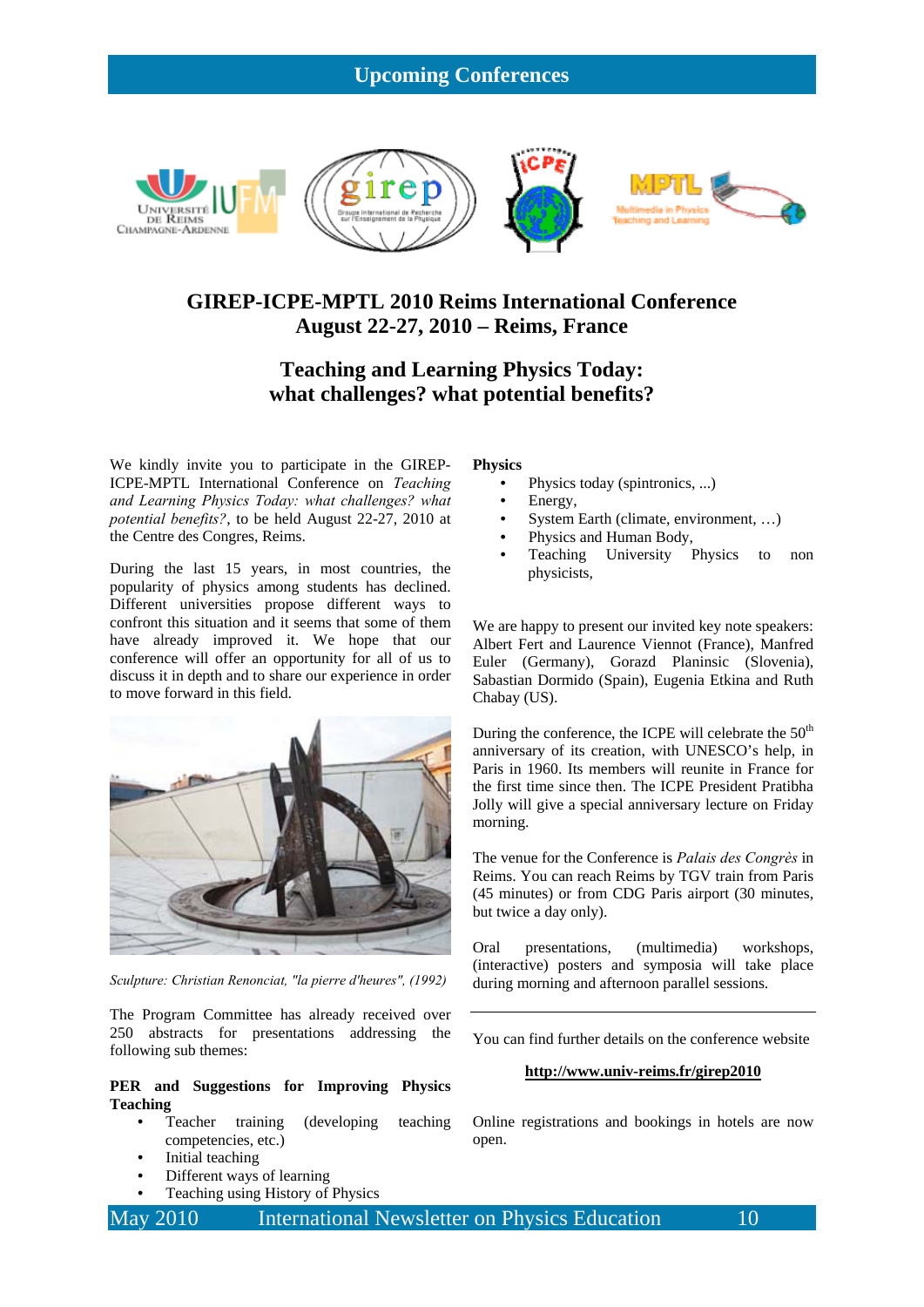## **Upcoming Conferences**



# **ICWIP 2011 4th IUPAP International Conference on Women in Physics Stellenbosch, South Africa April 5-8, 2011**

The 4th IUPAP International Conference on Women in Physics (ICWIP 2011) will be held in April 2011 in the tranquil, historic town of Stellenbosch, South Africa. This triennial meeting is organised under the auspices of the International Union of Pure and Applied Physics (IUPAP) and will be hosted by the South African Institute of Physics (SAIP) and Women in Physics in South Africa (WiPiSA). ICWIP 2011 will provide a forum for both scientific presentations and for discussion of issues related to attracting, retaining and improving the status of women in physics. **It is our great pleasure to invite you to attend ICWIP 2011.**

## **Women in Physics**

**Universal access to science**, and participation in science, is a principle that runs through the activities of the International Scientific Union ICSU and its member unions, including the International Union of Pure and Applied Physics.

**The International Union of Pure and Applied Physics** has recognised a particular need to foster the participation of women in physics. Through a resolution in 1999, IUPAP initiated a Working Group on Women in Physics. The mandate of the group is to

survey the present situation and report to the Council and the liaison committees, and to suggest means to improve the situation for women in physics.

## **Programme**

The conference will consist of:

- Plenary talks by eminent physicists
- Scientific Papers and Posters the participants will be able to participate in two different sessions:
- Country Papers on the Status of Women in Physics & Working Group Activity
- Scientific Program
- Workshops
- Meetings of Regional Working Groups
- A Public Outreach Event in which delegates may interact with the local community

For further information please visit the official conference website

**http://www.acitravel.co.za/icwip2011/**

Online registrations and bookings in hotels are now open.